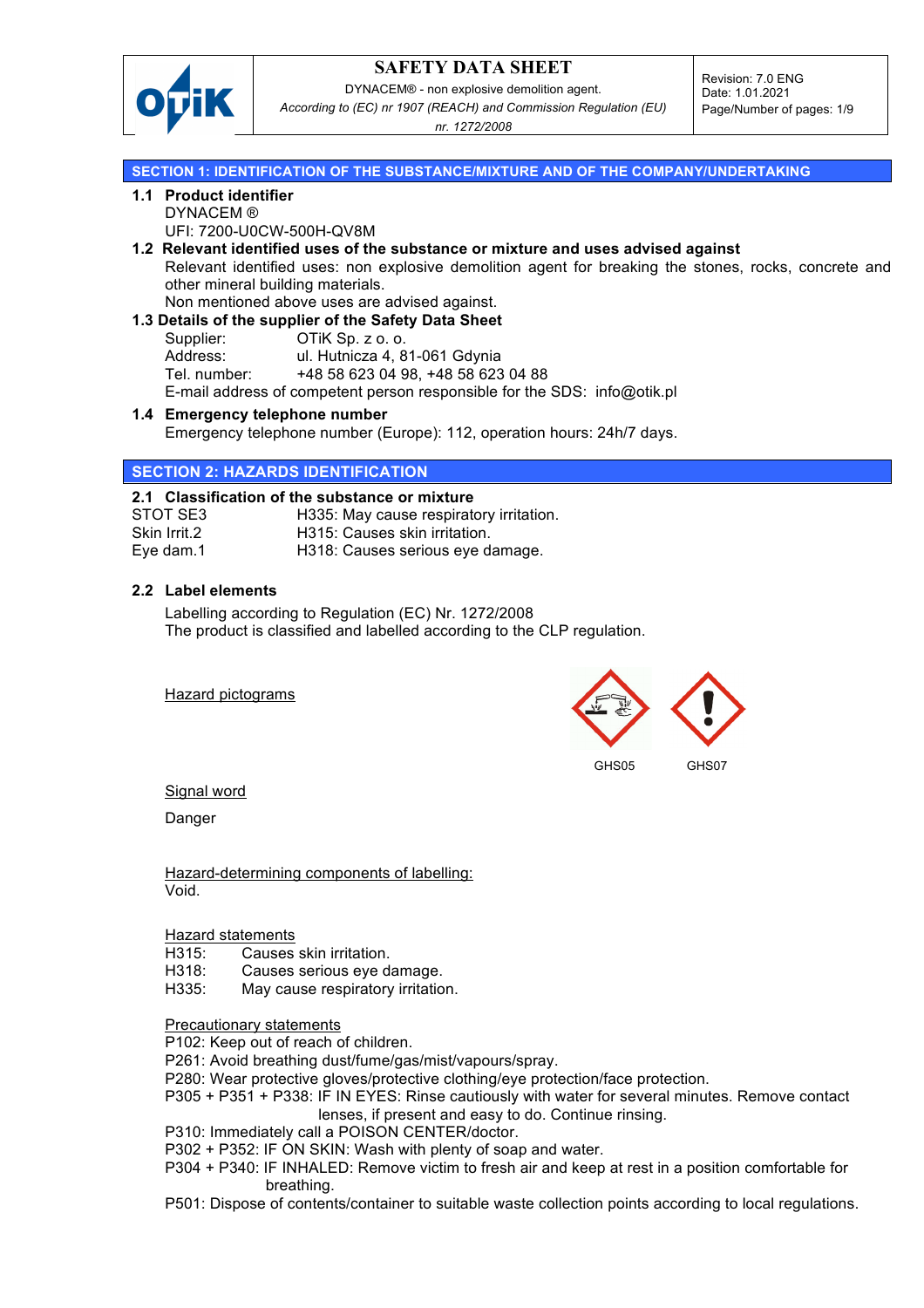

DYNACEM® - non explosive demolition agent. *According to (EC) nr 1907 (REACH) and Commission Regulation (EU)* 

Revision: 7.0 ENG Date: 1.01.2021 Page/Number of pages: 2/9

*nr. 1272/2008*

### **2.3 Other hazards**

Product does not meet the criteria for PBT or vPvB in accordance with Annex XIII of the REACH Regulation (EC) No 1907/2006.

In extreme cases and only when instructions of use are not adhered to, once poured into the hole, the product may suddenly heat up, release smoke or dry up quickly, which indicates it is on the verge of boiling and the water vapour contained inside may rapidly blow the hole contents out into the air, resulting in body damage, protective goggles damage and loss of eyesight, should one look down a filled hole.

In extreme cases and only when instructions of use are not adhered to, when mixed with water, the product may start reacting, releasing heat, boiling and splashing hot liquid outside of the mixing vessel, which may lead to burns or serious eye damage.

Product transport, or stirring may generate dust containing quick lime and cement, considered toxic after ingestion. Dust settling on the skin, body, similarly to other cements or calcium mortars, forms a highly alkaline environment when in contact with sweat, or tears. This may result in skin and mucous membrane irritation, burns and serious eye damage.

### **SECTION 3: COMPOSITION/INFORMATION OF INGREDIENTS**

### **3.1 Substances**

Not applicable.

### **3.2 Mixtures**

| calcium oxide              |                                                                                                      |
|----------------------------|------------------------------------------------------------------------------------------------------|
| Concentration range (M.%): | $< 90 \%$                                                                                            |
| CAS No∴                    | 1305-78-8                                                                                            |
| EINECS No:                 | 215-138-9                                                                                            |
| Registration No. (Reach):  | 01-2119475325-36-XXXX                                                                                |
|                            | Classification according to (EC) 1272/2008: Skin Irrit. 2, Eye Dam. 1, STOT SE3, H315, H318, H335    |
| portland cement            |                                                                                                      |
| Concentration range (M.%): | $< 20 \%$                                                                                            |
| CAS No.                    | 65997-15-1                                                                                           |
| EINECS No.:                | 266-043-4                                                                                            |
|                            | Registration No. (Reach): Portland cement clinker is, according to Art. 2.7(b) and Annex V.10 of EC  |
|                            | Regulation 1907/2006 (REACH), exempt from the registration requirement.                              |
|                            | Classification according to (EC) 1272/2008: Skin Irrit. 2, Eye Dam. 1, Skin Sens. 1, STOT SE3, H315, |
|                            | H317, H318, H335                                                                                     |

For the wording of the listed risk phrases refer to section 16.

## **SECTION 4: FIRST AID MEASURES**

## **4.1 Description of first aid measures**

Following skin contact: remove contaminated clothing. Wash the irritated/burnt area with water and soap

 and rinse thoroughly. Seek medical treatment in all cases of irritation or burns. Following eye contact: Do not rub eyes dry, because mechanical stress may cause additional damage to the cornea. Where applicable, remove contact lenses and immediately rinse the eye, while open, under

 running water for at least 20 minutes in order to remove all particles. If possible, use isotonic eye cleansing solution (0.9 % NaCI). Always consult an occupational physician or ophthalmologist. **Note: people exposed to eye contamination should be instructed in advance about the necessity and method of immediate rinsing.**

Following ingestion: Do not induce vomiting. If the person is conscious, wash out mouth with water and give fresh cold water to drink in small portions. Get immediate medical attention or contact the National Poison Information Centre. Show this safety data sheet or label.

Following inhalation: move the person to fresh air. Keep patient warm. Consult doctor if symptoms persist.

## **4.2 Most important symptoms and effects, both acute and delayed**

Eyes: tearing, drying, redness, irritation, risk of serious eye damage.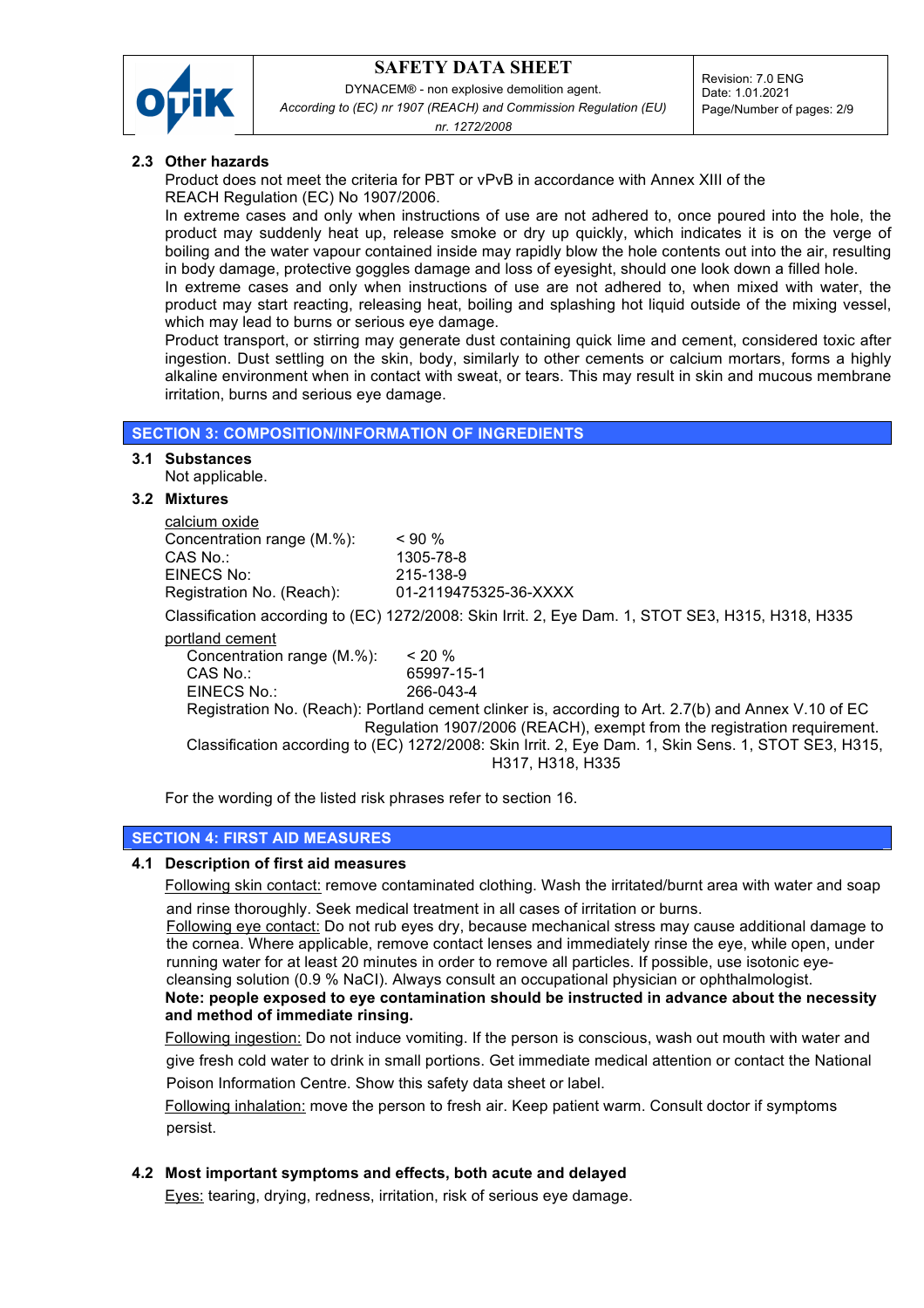

DYNACEM® - non explosive demolition agent.

*According to (EC) nr 1907 (REACH) and Commission Regulation (EU)* 

Revision: 7.0 ENG Date: 1.01.2021 Page/Number of pages: 3/9

*nr. 1272/2008*

Skin: redness, drying. Prolonged moist skin contact (due to sweat or humidity) may cause irritation, inflammation or burns. Repeated exposure may be sensitizing due to the soluble Cr (VI) contained in cement, which may cause allergic skin irritation.

Inhalation: cough, slight pain in the nose, throat, mechanical irritation of the respiratory system. Repeated inhalation increases the risk of developing respiratory diseases and may lead to deterioration of health of people suffering from respiratory diseases.

Ingestion: abdominal pain, vomiting, exothermic reactions in the digestive system.

**Note: dust depositing on the body, similarly to other cements or calcium mortars, creates in contact with sweat or tears a strongly alkaline environment that may cause irritation to the skin and mucous membranes, burns and serious eye damage.**

## **4.3 Indication of any immediate medical attention and special treatment needed**

The decision about the method of rescue procedure is made by the doctor after a thorough assessment of the injured person's condition. Treat symptomatically. When contacting a medical help, show this safety data sheet to the doctor.

## **SECTION 5: FIREFIGHTING MEASURES**

## **5.1 Extinguishing media**

Suitable extinguishing agents:

Non-flammable solid, containing powder and dust. It does not sustain fire. It reacts with water, with slow release of large amount of heat. In the event of a fire, use powder or snow type ABCE fire extinguishers that are suitable for local conditions and the environment.

Not suitable extinguishing agents:

Do not use water and derivative products.

## **5.2 Special hazards arising from the substance or mixture**

It reacts with water, with slow release of large amount of heat.

## **5.3 Advice for firefighters**

Avoid dust formation. Use a respiratory protection device. Use extinguishing measures that are appropriate to local circumstances and the surrounding environment.

## **SECTION 6: ACCIDENTAL RELEASE MEASURES**

## **6.1 Personal precautions, protective equipment and emergency procedures**

Dust formation must be prevented. Persons without personal protective equipment should stay away from the substance. Avoid contact with skin, eyes and clothing. Avoid inhaling dust. The use of appropriate ventilation systems or appropriate respiratory protective equipment must be ensured. Use appropriate personal protective equipment (see section 8). Avoid moistening the product.

### **6.2 Environmental precautions**

Prevent spillage. If possible, keep the material dry and cover the spilled product so as to prevent the risk of dusting. Avoid unintentional release to surface and ground waters (due to increased pH). In case of heavy contamination of watercourses, please inform the respective authorities.

## **6.3 Methods and material for contaminent and cleaning up**

Avoid dust formation. If possible, protect spilled material from moisture and collect in a dry state. Use dry cleaning methods such as vacuuming (industrial equipment equipped with highly effective filtration (EPA and HEPA, EN 1822-1: 2009 or similar)) that do not cause dusting. Never use compressed air.

## **6.4 Reference to other sections**

See section 7 for information on safe handling. See section 8 for information on personal protection equipment. See section 13 for disposal information.

## **SECTION 7: HANDLING AND STORAGE**

## **7.1 Precautions for safe handling**

Carry out work in accordance with general health and safety rules that apply to handling mortars containing cement or calcium. Provide adequate ventilation. Avoid generating and breathing dust. Avoid contaminating the eyes and skin.

Keep the unused receptacles tightly sealed.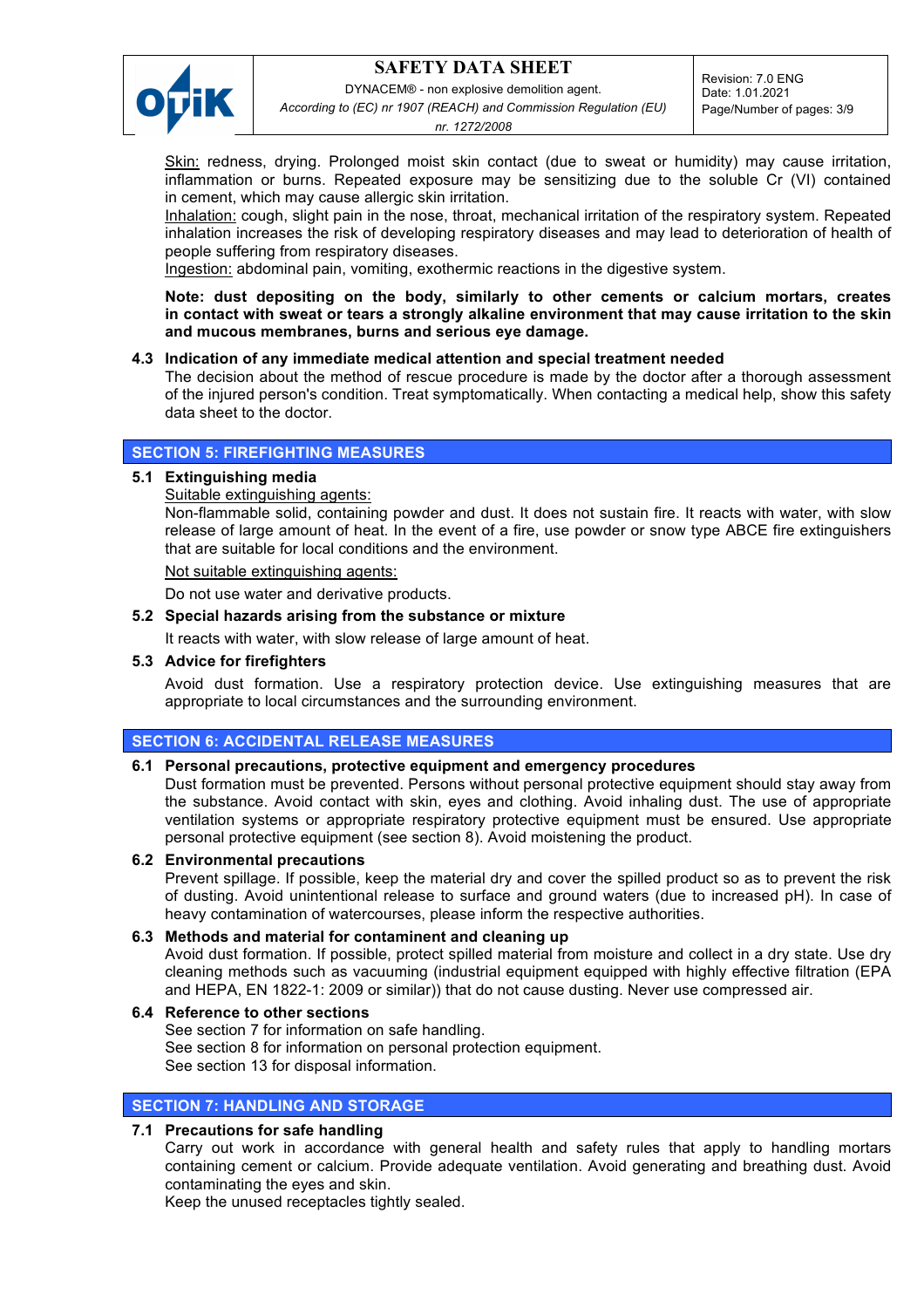

DYNACEM® - non explosive demolition agent.

*According to (EC) nr 1907 (REACH) and Commission Regulation (EU)* 

Revision: 7.0 ENG Date: 1.01.2021

*nr. 1272/2008*

Page/Number of pages: 4/9

Wash hands before break and after work. Do not eat, drink or smoke tobacco while at work. Use personal protective equipment. Provide large amount of clean water to wash the eyes or skin at the job site. Do not use contact lenses, use protective skin cream. Use personal protective equipment marked CE: goggles, chemically resistant gloves, half face dust masks (full face masks for long term work in dusted areas, or in confined spaces), hard hats, and coveralls (long sleeves and legs).

Do not mix the product with water in aluminium containers. Observe the product when mixed with water. If the grout starts to heat up, or smoke, stop stirring immediately and spread it on the ground. Never pour the mixed grout into openings in wood or other materials with thermal insulation properties, into closed receptacles or receptacles with a tapering rim (e.g. bottles).

In the summer, aim to carry out the work away from direct sunlight – preferably in the morning or in the afternoon. Do not store the materials in the sun, try to use cool water, vessel and agitator. Use a bright cover to shield filled holes from direct sunlight, or rain.

Avoid conditions listed in section 10.4.

Ensure that no one approaches the holes or looks towards them for at least 12 hours from filling. Ensure that no one, under any circumstances looks directly into the filled holes.

## **CAUTION: Never look directly into the filled holes, regardless of whether wearing PPE or not. Even appropriate PPE does not give sufficient face and body protection against blow out in this case.**



 **N e v e r** look inside the holes filled with material



**N e v e r** pour the mixed material into the containers with a shape narrowing towards the outlet

## **7.2 Conditions for safe storage, including any incompatibilities**

Keep out of the reach of children, in sealed package, in a dry and well-ventilated room. Avoid contact with water, moisture, acids and aluminium.

### **7.3 Specific end use(s)**

Non-explosive demolition agent for breaking the stones, rocks, concrete and other mineral building materials.

## **SECTION 8: EXPOSURE CONTROLS/PERSONAL PROTECTION**

### **8.1 Control parameters**

| Substance/Mixture           | <b>NDS</b>           | <b>NDSCH</b>        | Exposure   |
|-----------------------------|----------------------|---------------------|------------|
| Calcium oxide - dust        | 1 mg/m°              | 4 mg/m <sup>3</sup> | inhalation |
| Portland cement - dust      | 5 mg/m $\degree$     |                     | inhalation |
| Calcium carbonate - dust    | 10 mg/m <sup>3</sup> |                     | inhalation |
| Water soluble Chromium (VI) | 2 ppm                |                     | skin       |

### **8.2 Exposure controls**

Observe the general rules of safety and hygiene. Provide general and / or local ventilation in the workplace in order to maintain the concentration of the harmful agent in the air below the established concentration limits. The local exhaust system is preferred, because it removes impurities from the place of their formation, preventing them from spreading. Do not eat, drink or smoke during work. Wash your hands thoroughly before breaks and after work. Avoid contact with eyes and skin.

If the exposure can not be prevented by other means, personal protective equipment should be used.

### Eye protection

Do not wear contact lenses. In the case of dust, use goggles, in the case of large amount of dust - tight fitting goggles with side shields. In the case of high daily exposure, it is recommended to equip the employees with eye wash apparatus or bottles with sterile saline.

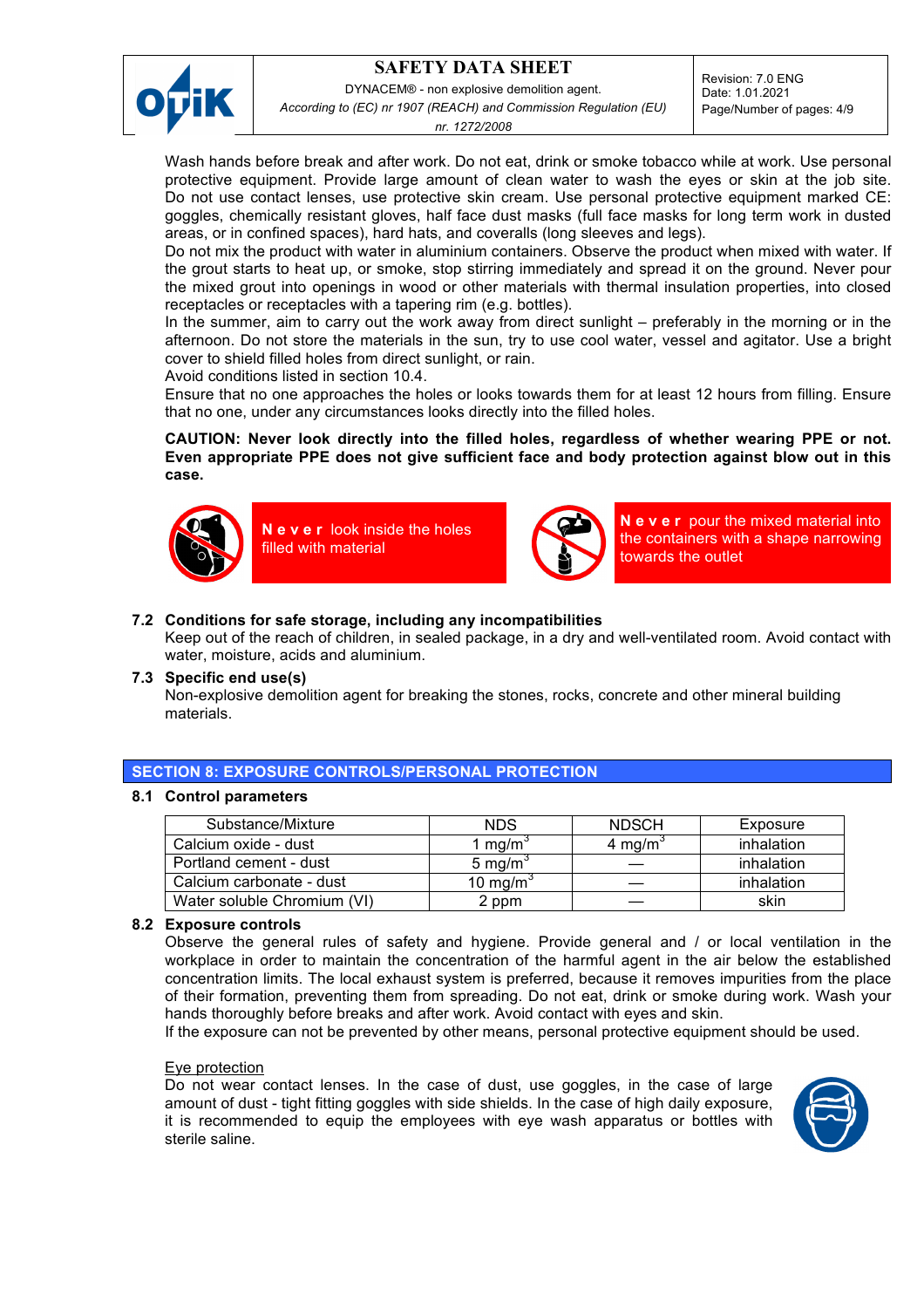

DYNACEM® - non explosive demolition agent. *According to (EC) nr 1907 (REACH) and Commission Regulation (EU)* 

*nr. 1272/2008*

Revision: 7.0 ENG Date: 1.01.2021 Page/Number of pages: 5/9

### Skin protection

The product is classified as irritating to the skin and therefore skin contact should be limited as far as technically possible. Use protective gloves (nitrile, neoprene or natural rubber lined inside with cotton), protective work clothing (with the addition of cotton) that covers the skin completely (long trousers, long sleeves), footwear resistant to corrosive materials and preventing dust penetration.

### Respiratory protection

Under normal operating conditions it is not required. In cases of air pollution with dusts, fumes or fogs in concentrations exceeding their normative values use suitable respiratory protective device, selected depending on how many times the NDS value is exceeded (P1 is used at a concentration of particles not more than 4 x NDS, P2 is used at concentration particles no more than 10 x NDS, P3 is used at a concentration of particles no more than 20 x NDS).

Use respirators and components tested and approved under appropriate government standards such as NIOSH (US) or CEN (EU). To determine the appropriate type of respiratory protection that should be used, and hazard assessment should be performed prior to using the product. Environmental conditions such as ventilation and other contaminants may affect the type of respiratory protection that is chosen.

### Environmental exposure controls

Limit the spreading of the product. The spilled product, if possible, keep it dry, cover it to prevent dusting and collect. Do not allow the product to enter surface water, ground water, sewage and soil, cause it may lead to local pH increase and toxic contamination of the environment. At a pH value exceeding 9, ecotoxicological effects may occur. Water directed or drained off into the wastewater system or surface water should therefore not lead to such a relevant pH value. The increase in pH is short lasting as the product reacts with water and carbon dioxide. Calcium carbonate is formed; a mineral occurring in nature that has only slightly alkaline pH. Wastewater and groundwater regulations must be observed. In case of heavy contamination of watercourses, please inform the respective authorities.

### **SECTION 9: PHYSICAL AND CHEMICAL PROPERTIES**

| 9.1 | Information on basic physical and chemical properties |                                                  |  |  |
|-----|-------------------------------------------------------|--------------------------------------------------|--|--|
|     | appearance:                                           | solid/powder                                     |  |  |
|     | colour:                                               | grey                                             |  |  |
|     | odor:                                                 | odorless                                         |  |  |
|     | odor treshold:                                        | not determined                                   |  |  |
|     | pH value:                                             | 12,2                                             |  |  |
|     | melting point/freezing point:                         | $2850^{\circ}$ C                                 |  |  |
|     | initial boiling point and boiling range:              | 1182 $\degree$ C                                 |  |  |
|     | flash point:                                          | not applicable                                   |  |  |
|     | evaporation rate:                                     | not applicable                                   |  |  |
|     | flammability (solid, gas):                            | non flammable                                    |  |  |
|     | upper/lower flammability or exposure                  |                                                  |  |  |
|     | limits:                                               | not applicable                                   |  |  |
|     | vapor pressure:                                       | 0 <sub>hPa</sub>                                 |  |  |
|     | vapor density (air=1):                                | not applicable                                   |  |  |
|     | relative density:                                     | 2,81 $q/cm^{3}$                                  |  |  |
|     | solubility in water:                                  | difficult to mix, swells after mixing with water |  |  |
|     | partition coefficient: n-octanol/water:               | not determined                                   |  |  |
|     | auto-ignition temperature:                            | not applicable, non flammable product            |  |  |
|     | decomposition temperature:                            | not determined                                   |  |  |
|     | explosive properties:                                 | not explosive                                    |  |  |
|     | oxidizing properties:                                 | no oxidizing properties                          |  |  |
|     | viscosity $(20^{\circ}$ C):                           | not applicable                                   |  |  |
|     |                                                       |                                                  |  |  |

#### **9.2 Other information** No other information

.

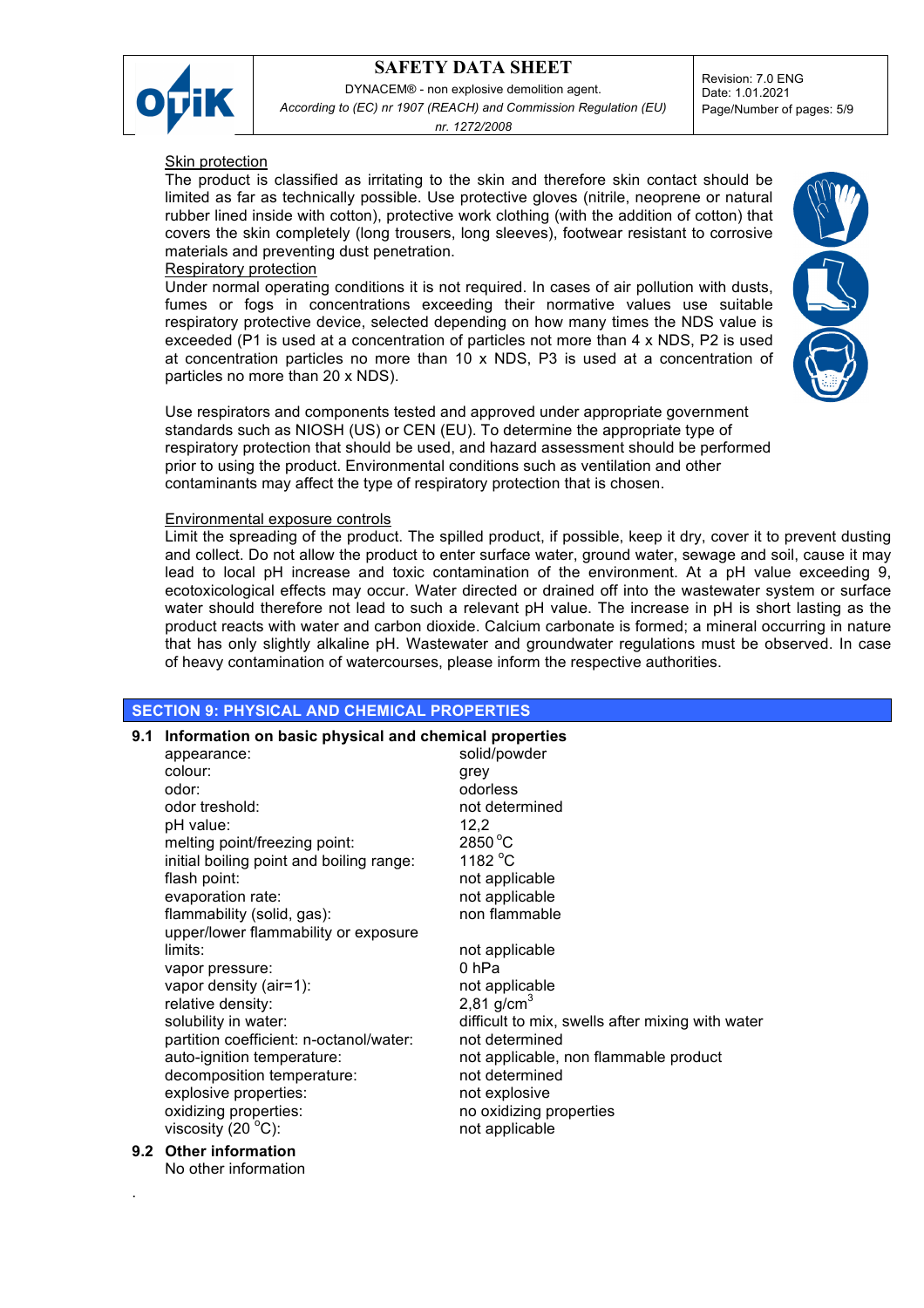

DYNACEM® - non explosive demolition agent.

*According to (EC) nr 1907 (REACH) and Commission Regulation (EU)* 

*nr. 1272/2008*

# **SECTION 10: STABILITY AND REACTIVITY**

## **10.1 Reactivity**

Reacts exothermically (with heat release) with water and acids.

### **10.2 Chemical stability**

The dry product is stable under proper storage conditions (see section 7) and is compatible with most building materials. Avoid contact with incompatible materials.

The wet product is alkaline and reacts with acids, ammonium salts, aluminium, and other non-noble metals.

## **10.3 Possibility of hazardous reactions**

The product undergoes a reaction with acids and water which slowly gives off heat, that may further accelerate the reaction and in extreme cases of non-compliance with instructions (see section 10.4) may bring the mixture to boil.

Reaction heat is released much slower than when pure calcium oxide reacts with water. Despite this, in extreme cases of non-compliance with instructions (see section 10.4), the powder/water mixture may begin to release heat and violently react, boil and splash hot product around creating risk of body burns and serious eye damage.

After pouring into the holes, the product gives off heat into the surrounding concrete or rock. In extreme cases of non-compliance with instructions (see section 10.4) the product may begin to heat up, smoke or rapidly dry out indicating it is coming close to the boiling point and entrained water vapour may violently disengage and blast the hole contents out, causing risk of body damage, damage to PPE including safety glasses and loss of eyesight, should one look down a hole filled with the product.

## **10.4 Conditions to avoid**

Avoid:

- water and moisture in transit and storage. This product is hygroscopic,
- storage of product, tools, mixing water and mixing the product in exposure to direct sunlight or close to sources of heat,
- heating up the mixture above it's application temperature range (ie through adding hot mixing water),
- mixing together a larger amount of product that can be safely distributed into holes in 3 minutes,
- using dirty mixing equipment (mixer, vessel etc) contaminated with remains of previously mixed product batches,
- using any version of the product above it's designated application temperature range and above recommended hole bore size,
- exposing the holes to direct sunlight for up to 12 hours from filling.

### **10.5 Incompatible materials**

The calcium oxide contained in the product reacts exothermically with water to produce calcium hydroxide and releasing heat:

CaO +  $H_2O \rightarrow Ca(OH)_2$  + 1155 kJ/kg CaO

Reacts exothermically with acids to produce calcium salts.

Reacts with aluminium and brass in the presence of moisture releasing the hydrogen:

 $CaO + 2$  Al + 7 H<sub>2</sub>O  $\rightarrow$  Ca(Al (OH)<sub>4</sub>)<sub>2</sub>+ 3 H<sub>2</sub>

Due to the cement content contact of the product with ammonium salts, aluminium and other non-noble metals may result in the release of hydrogen.

## **10.6 Hazardous decomposition products**

Material will not decompose into any hazardous products.

Calcium oxide absorbs moisture and carbon dioxide from the air to form calcium carbonate, a product commonly found in nature.

## **SECTION 11: TOXICOLOGICAL INFORMATION**

## **11.1 Information on toxicological effects**

### Acute toxisity

Based on available data, the classification criteria are not met.

Oral  $LD_{50}$  > 2000 mg/kg (calcium oxide, OECD425, rat)

Dermal LD<sub>50</sub>  $>$  2500 mg/kg (calcium hydroxide, OECD402, rabbit); this value also applies to calcium oxide, which in contact with moisture forms calcium hydroxide.

Inhalation - Based on available data, the classification criteria are not met.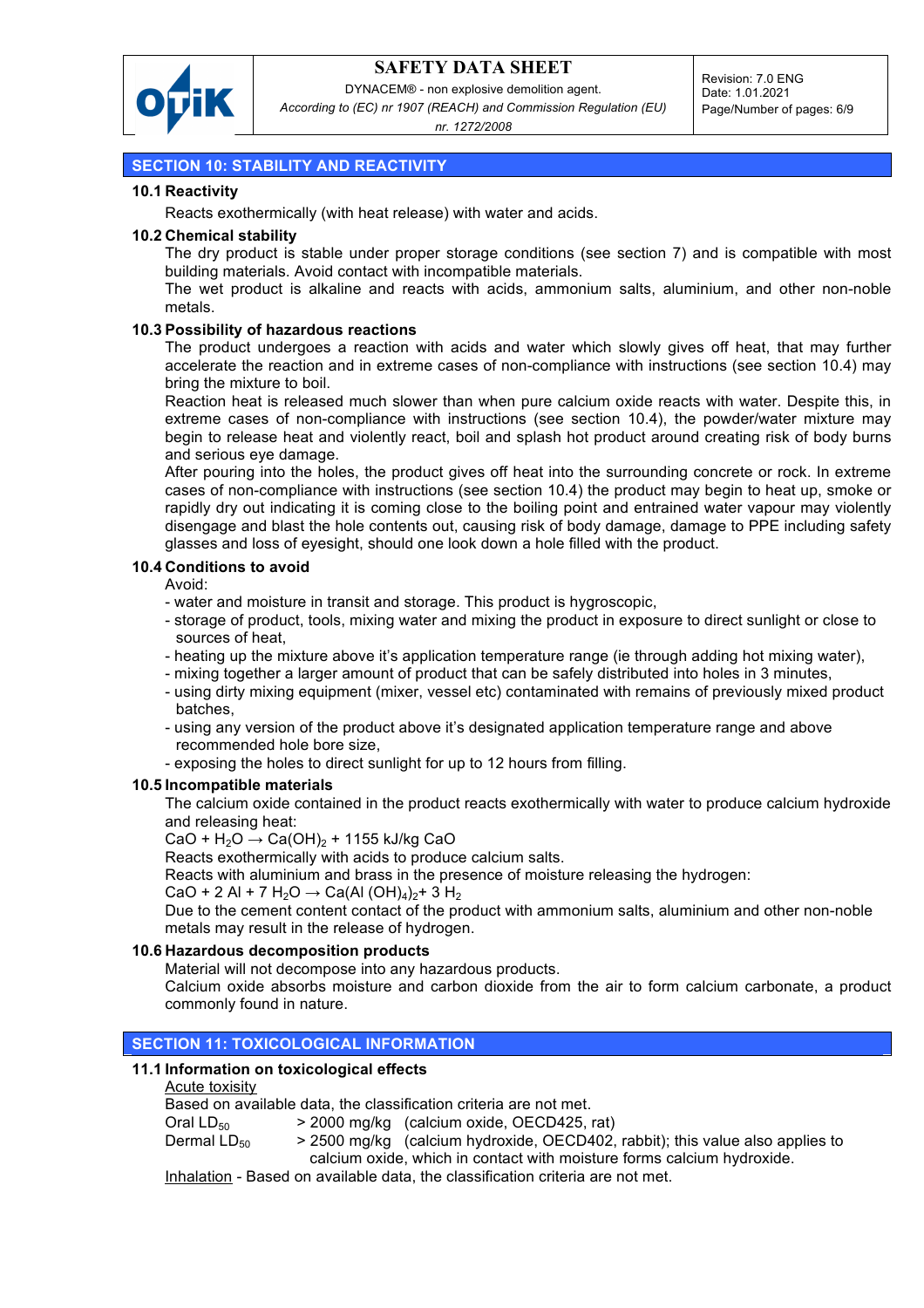

DYNACEM® - non explosive demolition agent. *According to (EC) nr 1907 (REACH) and Commission Regulation (EU)* 

*nr. 1272/2008*

Skin corrosion/irritation

Irritant to skin. May cause cracking, thickening, bruising of the skin. Prolonged contact combined with abrasion may result in burns.

Serious eye damage/irritation

Direct contact can cause mechanical damage to the cornea, immediate or delayed irritation or inflammation, and even chemical burns and blindness.

### Respiratory or skin sensitization

Some people may experience eczema after contact with wet dust that contains cement. This may be due to either high pH that leads to irritation after prolonged contact, or an immune response to soluble Cr (VI), which can cause allergic skin irritation. The reaction may take various forms of minor rash and / or severe inflammation.

Germ cell mutagenicity

Based on available data, the classification criteria are not met.

**Carcinogenicity** 

Based on available data, the classification criteria are not met.

Reproductive toxicity

Based on available data, the classification criteria are not met.

Specific Organ Target Toxicity STOT-single exposure

The product irritates the respiratory tract and throat. Exposure to above occupational limits may result in cough, runny nose, shallow breathing and reduced respiratory function. Tests carried out so far are sufficient to clearly determine the level of exposure resulting in a negative effect.

# Specific Organ Target Toxicity STOT- repeated exposure

Chronic obstructive pulmonary disease (COPD) may occur. Enhanced effects may occur after exposure to high dust levels. No chronic effects were observed after exposure to low concentrations. Based on available data, the classification criteria are not met.

### Aspiration hazard

There are no known data that would confirm the possibility of a threat. It is not justified to classify this threat.

## **SECTION 12: ECOLOGICAL INFORMATION**

## **12.1 Toxicity**

- 12.1.1. Acute/prolonged toxicity to fish: LC50 (96h) for freshwater fish: 50,6 mg/l (calcium dihydroxide); LC50 (96h) for marine water fish: 457 mg/l (calcium dihydroxide).
- 12.1.2. Acute/prolonged toxicity to aquatic invertebrates: EC50 (48h) for freshwater invertebrates: 49,1 mg/l (calcium dihydroxide); LC50 (96h) for marine water inverterbrates: 158 mg/l (calcium dihydroxide).
- 12.1.3. Acute/prolonged toxicity to aquatic plants: EC50 (72h) for freshwater algae: 184,57 mg/l (calcium dihydroxide); NOEC (72h) for freshwater algae: 48 mg/l (calcium dihydroxide).
- 12.1.4. Chronic toxicity to aquatic organisms:

NOEC (14d) for marine invertebrates: 32mg/l (calcium dihydroxide).

- 12.1.5. Toxicity to soil dwelling organisms: EC10/LC10 lub NOEC for soil macroorganisms: 2000 mg/kg soil dw (calcium dihydroxide); EC10/LC10 lub NOEC for soil microorganisms: 12000 mg/kg soil dw (calcium dihydroxide).
- 12.1.6. Toxicity to terrestal plants: NOEC (21d) for terrestial plants: 1080 mg/kg (calcium dihydroxide).
- 12.1.7. Toxicity to micro-organisms e.g. bacteria: at high concentration, through the rise of temperature and pH, calcium oxide is used for disinfection of sewage sludges.
- 12.1.8. General effect: Acute pH effect. Concentration above 1 g/l may be harmful to aquatic life. pH-value of > 12 will decrease rapidly due to dilution and reaction with carbon dioxide .
- 12.1.9. Further information: The results by read across are also applicable to calcium oxide, since in contact with moisture calcium hydroxide is formed.

## **12.2 Persistence and degradability**

Not relevant for inorganic substances.

## **12.3 Bioaccumulative potential**

Not relevant for inorganic substances.

## **12.4 Mobility in soil**

Product reacts with water and/or carbon dioxide to form respectively calcium dihydroxide and/or calcium carbonate, which are sparingly soluble, and present a low mobility in most soils.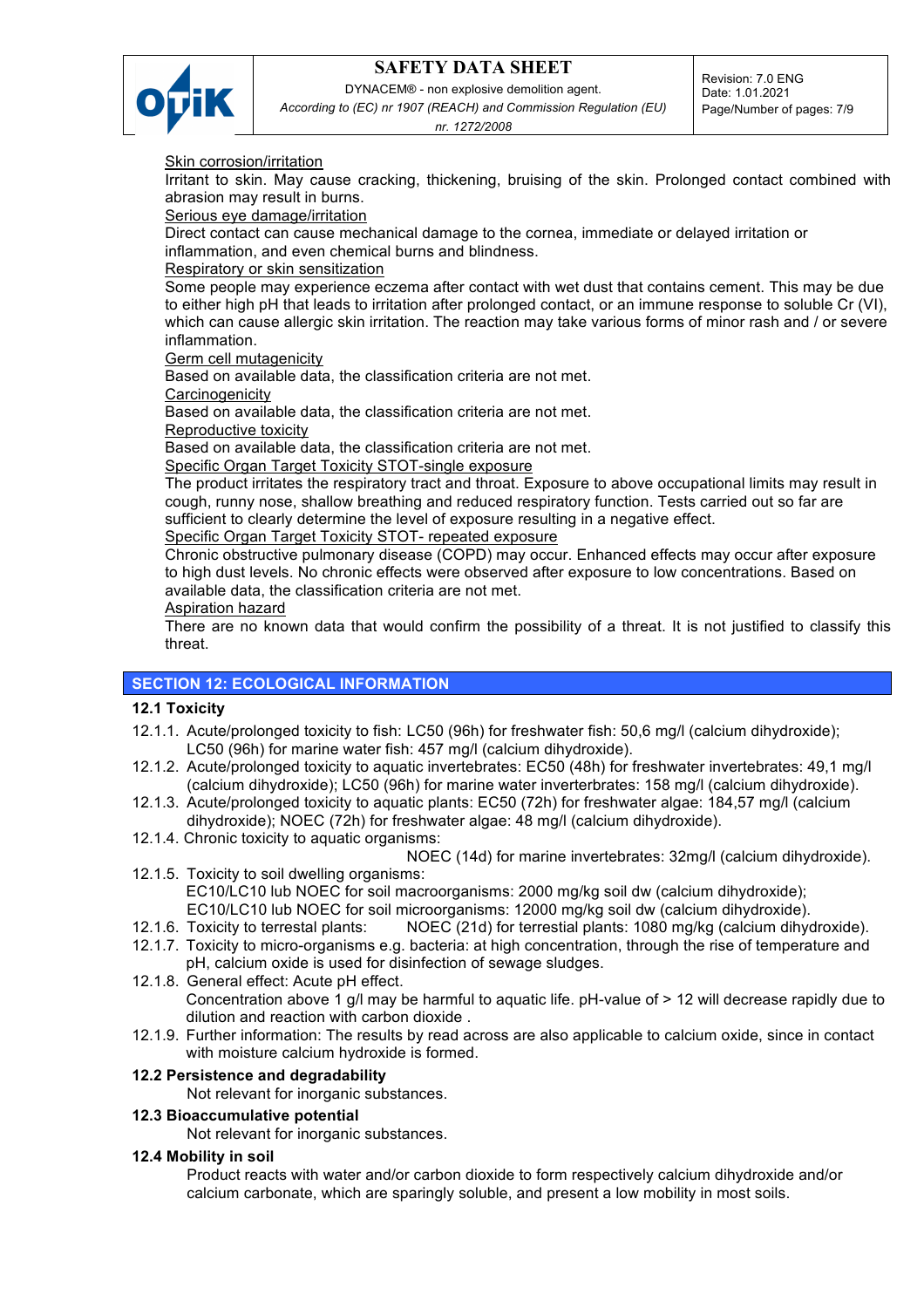

DYNACEM® - non explosive demolition agent. *According to (EC) nr 1907 (REACH) and Commission Regulation (EU)* 

*nr. 1272/2008*

# **12.5 Result of PBT and vPvB assessment**

Not relevant for inorganic substances.

### **12.6 Other adverse effects**

The product does not affect global warming or depleting of the ozone layer. Due to the high pH the product may adversely affect aquatic organisms.

## **SECTION 13: DISPOSAL CONSIDERATIONS**

### **13.1 Waste treatment methods**

Recommendations for the mixture: dispose of in accordance with applicable regulations. Do not dispose of with municipal waste.

### Unused and dry product

shall be stored in original packaging.

EWC classification: 10 13 04 (wastes from manufacture of cement, lime and plaster and articles and products made from them - wastes from calcination and hydration of lime).

### Product mixed with water, semi-fluid

Avoid introduction to surface water, groundwater, sewage and soil. Allow the mixture to react completely with water and air. Dispose according to section "Spent product".

### Spent product

Product after reaction with water and air is not dangerous. Avoid introduction to surface water, groundwater, sewage and soil. Dispose as waste concrete and concrete sludge.

EWC classification: 10 13 14 (wastes from manufacture of cement, lime and plaster and articles and products made from them - waste concrete and concrete sludge) or 17 01 01 (construction and demolition wastes, concrete, bricks, tiles and ceramics - concrete)

Recommendation on used packaging: recovery / recycling / liquidation of packaging waste should be carried out in accordance with applicable regulations. Only completely emptied packages can be recycled.

EU Regulatory Information: Directive of the European Parliament and of the Council: 2008/98 / EC and 94/62 / EC.

### **SECTION 14: TRANSPORT INFORMATION**

**14.1 UN-Number (ADR, ADN, IMDG, IATA):** not applicable.

**14.2 UN proper shipping name (ADR, ADN, IMDG, IATA):** not applicable.

**14.3 Transport hazard class(es) (ADR, ADN, IMDG, IATA):** not applicable.

**14.4 Packing group (ADR, IMDG, IATA):** not applicable.

- **14.5 Environmental hazards:** not applicable.
- **14.6 Special precautions for user:** Do not allow to contact with water or acids. Use tightly closed steel buckets packaging for air transport.
- **14.7 Transport in bulk according to Annex II of MARPOL 73/78 and the IBC code:** not applicable. **UN "Model regulation":** not applicable.

### **SECTION 15: REGULATORY INFORMATION**

**15.1 Safety, health and environmental regulations/legislation specific for the substance or mixture** Authorizations: Not required. Restrictions on use: See section 7. Keep out of reach of children. Other EU regulations: Calcium oxide is not a SEVESO substance, not an ozone depleting substance and not persistent organic pollutant.

### **15.2 Chemical safety assessment**

No data on the chemical safety assessment for substances in the mixture.